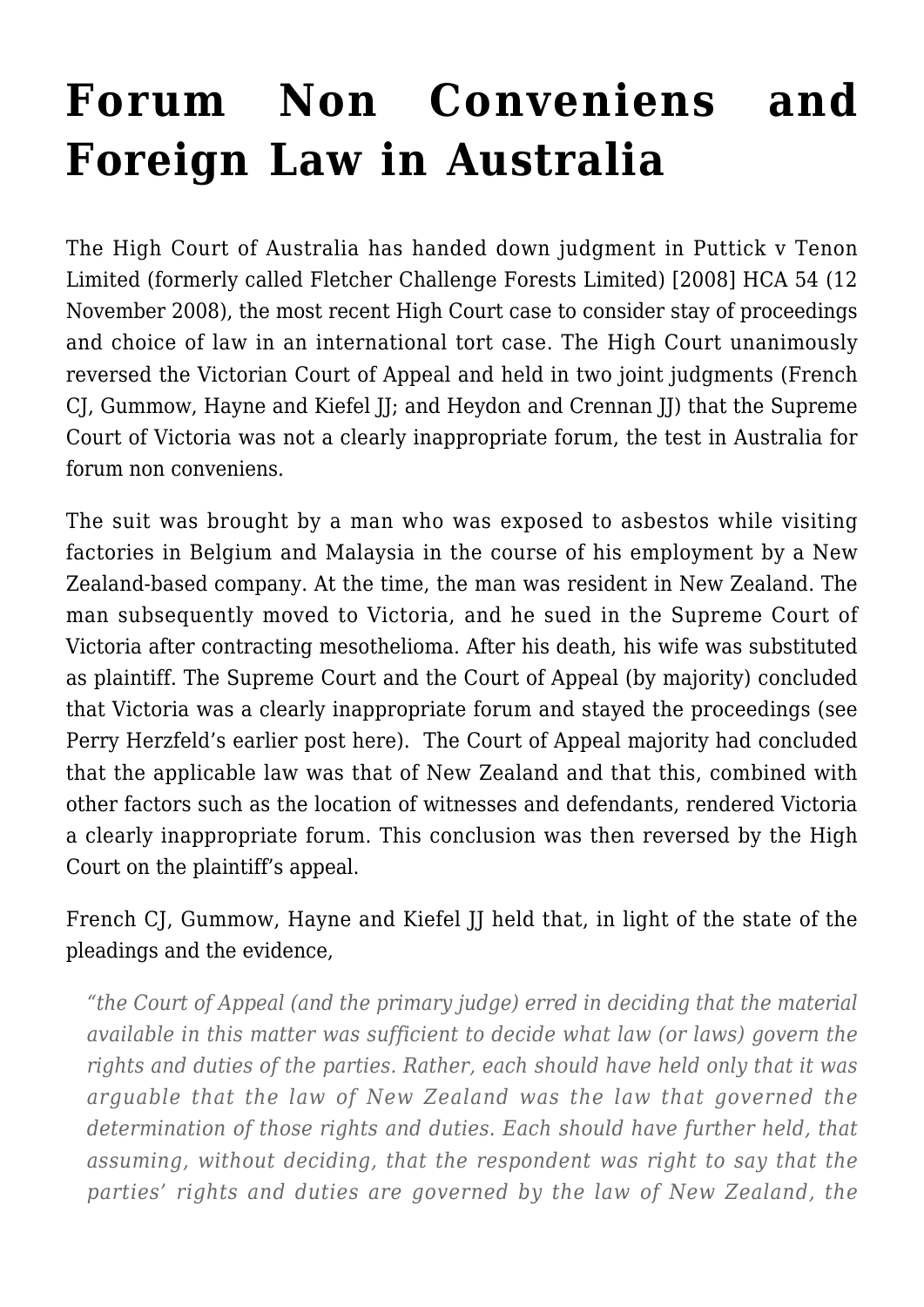*respondent did not establish that Victoria is a clearly inappropriate forum." At [2]*

## Their Honours added that:

*"The very existence of choice of law rules denies that the identification of foreign law as the lex causae is reason enough for an Australian court to decline to exercise jurisdiction. Moreover, considerations of geographical proximity and essential similarities between legal systems, as well as the legislative provisions now made for the determination of some trans-Tasman litigation, all point against treating the identification of New Zealand law as the lex causae as a sufficient basis on which to conclude that an Australian court is a clearly inappropriate forum to try a dispute." At [31]*

## By contrast, Heydon and Crennan II appear to have taken a less absolute approach to the relevance of a foreign lex causae:

*"The question of the lex causae can be relevant to the question whether Victoria is a clearly inappropriate forum. If the lex causae were New Zealand law, that would make a stay more likely, though not inevitable. But the question of what the lex causae is ceases to be relevant if it is impossible to say what it is. And the question remains irrelevant even if New Zealand law "might be" a candidate, or is "a very strong candidate", for ex hypothesi it is impossible to say whether New Zealand law is in truth the lex causae." At [49]*

Their Honours concluded that, even though "New Zealand is an appropriate forum, … other factors indicate that Victoria is not clearly inappropriate." At [51]

Although the course of argument in Puttick may not have been quite what the parties and some commentators were expecting — the decisive issues were not raised by the Court until after the conclusion of oral argument — on one level the result is unsurprising considering the High Court's previous decisions in the area of tort and private international law: as cases like [Oceanic Sun](http://www.austlii.edu.au/au/cases/cth/HCA/1988/32.html), [Zhang](http://www.austlii.edu.au/au/cases/cth/HCA/2002/10.html), [Neilson](http://www.austlii.edu.au/au/cases/cth/HCA/2005/54.html) and Puttick demonstrate, it is almost impossible for a defendant to succeed in a forum non conveniens application against an Australian-resident plaintiff in a torts case, regardless of how slight the case's connection to Australia, and regardless of how compelling the apparent factual connection to an overseas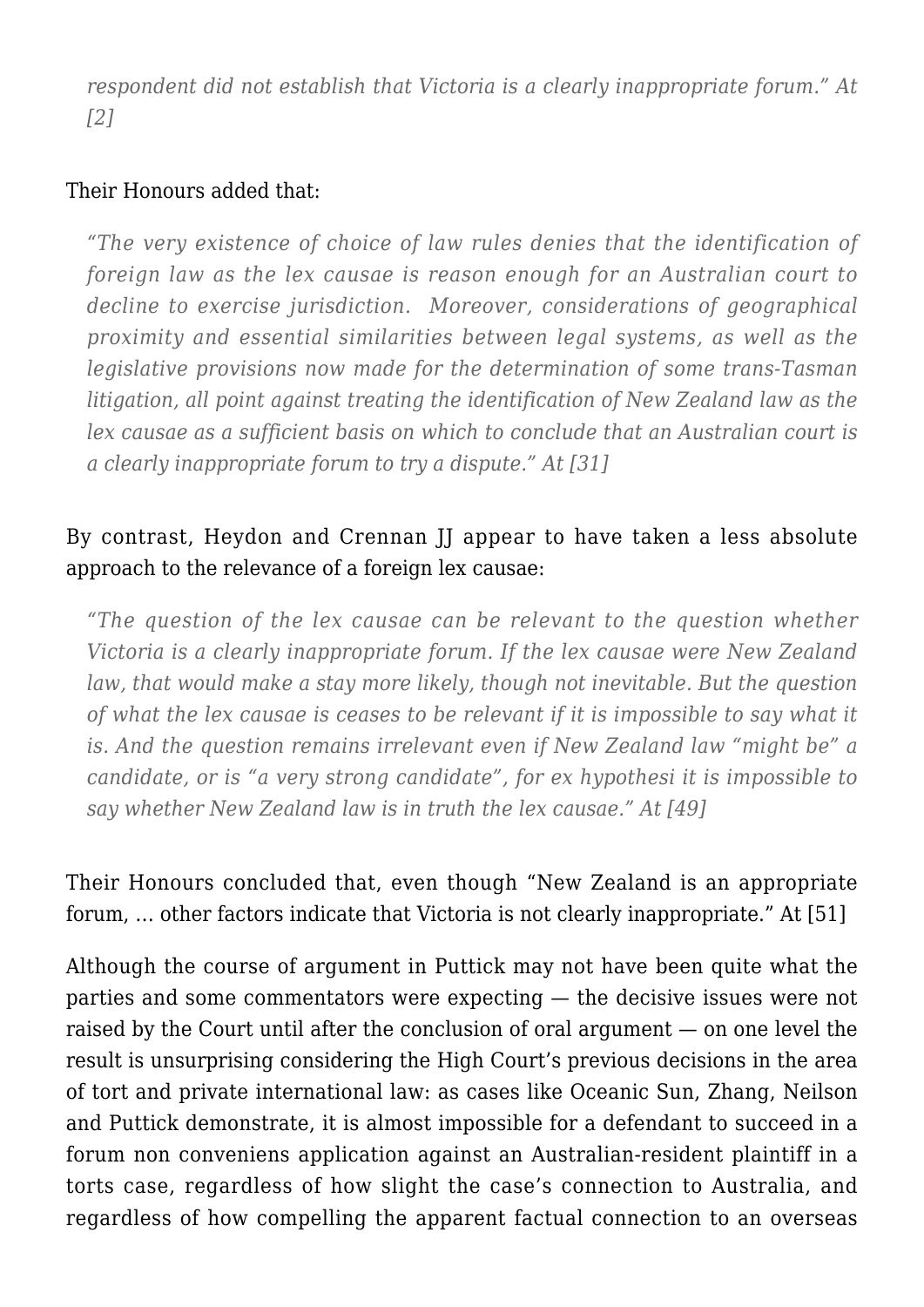jurisdiction may be. After all, the plurality in Puttick concluded that "even if the lex causae was later shown to be the law of New Zealand, that circumstance, coupled with the fact that most evidence relating to the issues in the case would be found in New Zealand, did not demonstrate that the Supreme Court of Victoria was a clearly inappropriate forum." At [32].

The more troubling aspect of the decision in Puttick is the practical interrelationship between the test for forum non conveniens and the rules about pleading and proving foreign law. Because plaintiffs in Australia have no obligations to allege, plead or prove foreign law — and because Australian choice of law rules are not mandatory — they have no incentive to draft a pleading that clearly discloses a foreign lex causae (whether expressly or by factual implication). To the contrary, they have every incentive to draft bland and incomplete pleadings that avoid clear references to a foreign lex causae.

Defendants are thereby placed in an invidious position: if they do nothing in response to such an unclear pleading, a successful forum non conveniens application will be precluded because of the plaintiff's lack of clarity; but if they elucidate the foreign lex causae by putting on a defence, they will have submitted to the jurisdiction, thereby rendering any jurisdictional challenge nugatory.

Heydon and Crennan JJ seem to have been alive to this difficulty and, citing *Buttigeig v Universal Terminal & Stevedoring Corporation* [1972] VR 626, observed that it will sometimes be possible to look through an artificial pleading to see the underlying substance:

*"A conclusion reached on a stay application about what the proper law of a tort is will normally only be a provisional conclusion: it will be a conclusion open to alteration in the light of further evidence called at the trial. A judge considering a stay application may be able to determine the location of the alleged tort despite somewhat unreal or artificial contentions in the pleadings." At [36].*

By contrast, no such statement appears in the plurality judgment, which appears very much to focus on the literal words of a plaintiff's pleading.

Puttick therefore represents one more step in the slow death of forum non conveniens in Australia. The references in both judgments to vexation and oppression suggest the likely direction of future cases: under the general law of